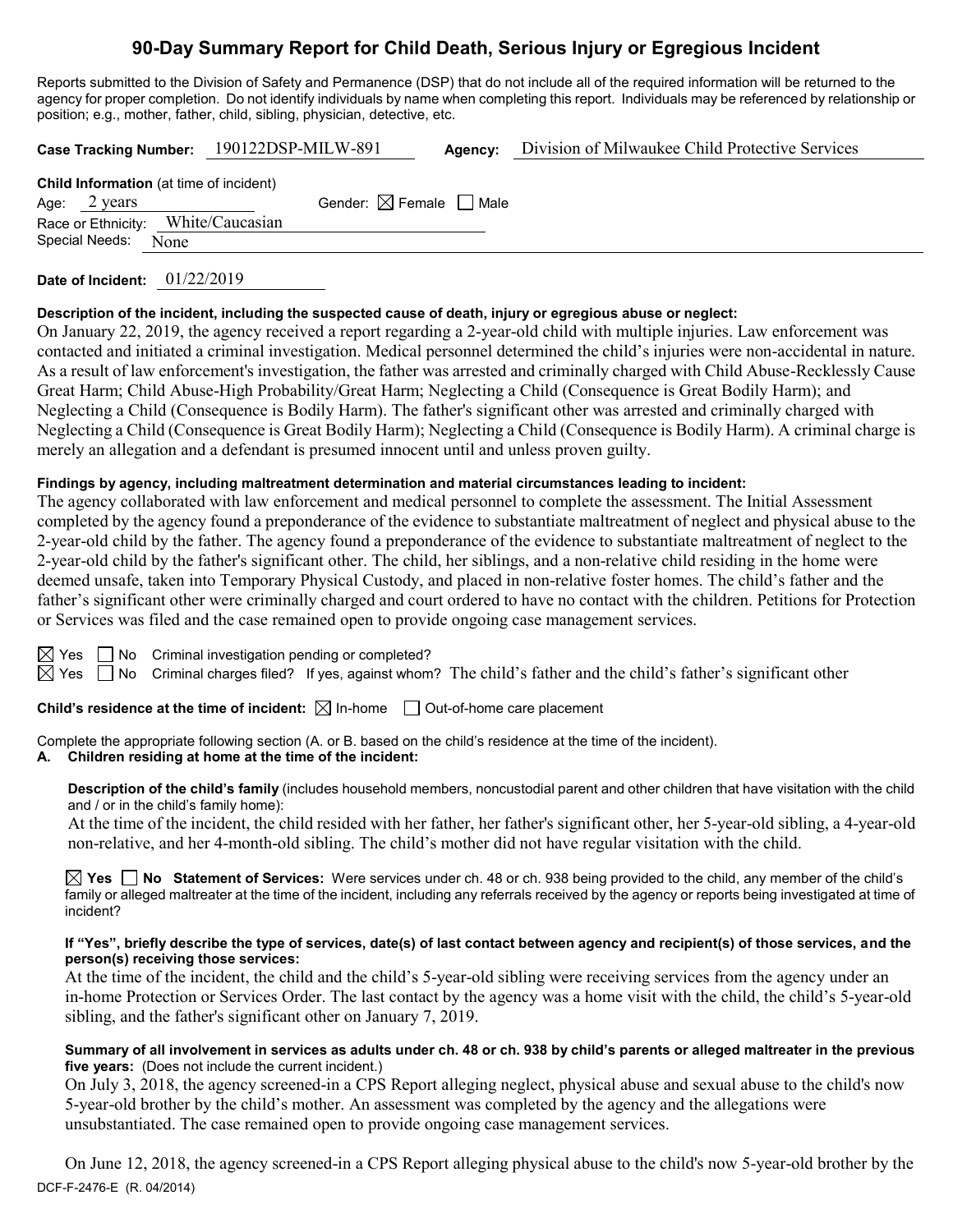mother. An assessment was completed by the agency and the allegation of physical abuse was substantiated. A Petition for Protection or Services was filed on June 26, 2018 and the case remained open to provide ongoing case management services.

#### **Summary of actions taken by the agency under ch. 48, including any investigation of a report or referrals to services involving the child, any member of the child's family living in this household and the child's parents and alleged maltreater.** (Does not include the current incident.)

(Note: Screened out reports listed in this section may include only the date of the report, screening decision, and if a referral to services occurred at Access. Reports that do not constitute a reasonable suspicion of maltreatment or a reason to believe that the child is threatened with harm are not required to be screened in for an Initial Assessment, and no further action is required by the agency.) On September 10, 2018, the agency screened-out a CPS Report.

On July 3, 2018, the agency screened-in a CPS Report alleging neglect, physical abuse and sexual abuse to the child's now 5-year-old brother by the child's mother. An assessment was completed by the agency and the allegations were unsubstantiated. The case remained open to provide ongoing case management services.

On June 12, 2018, the agency screened-in a CPS Report alleging physical abuse to the child's now 5-year-old brother by the mother. An assessment was completed by the agency and the allegation of physical abuse was substantiated. A Child in Need of Protection or Services Petition was filed on June 26, 2018 and the case remained open to provide ongoing case management services.

On June 12, 2018, the agency screened-out a CPS Report.

On June 8, 2018, the agency screened-out a CPS Report.

### **Summary of any investigation involving the child, any member of the child's family and alleged maltreater conducted under ch. 48 and any services provided to the child and child's family since the date of the incident:**

The agency collaborated with law enforcement and medical personnel to complete the assessment. The Initial Assessment completed by the agency found a preponderance of the evidence to substantiate maltreatment of neglect and physical abuse to the 2-year-old child by the father. The agency found a preponderance of the evidence to substantiate maltreatment of neglect to the 2-year-old child by the father's significant other. The child, her siblings, and a non-relative child residing in the home were deemed unsafe, taken into Temporary Physical Custody, and placed in non-relative foster homes. The child's father and the father's significant other were criminally charged and court ordered to have no contact with the children. Petitions for Protection or Services was filed and the case remained open to provide ongoing case management services.

### **B. Children residing in out-of-home care (OHC) placement at time of incident:**

**Description of the OHC placement and basis for decision to place child there:** N/A

#### **Description of all other persons residing in the OHC placement home:**  $N/A$

**Licensing history:** Including type of license, duration of license, summary of any violations by licensee or an employee of licensee or other actions that constitute a substantial failure to protect and promote the welfare of the child. N/A

|                  | Summary of any actions taken by agency in response to the incident: (Check all that apply.) |   |                                                   |  |  |
|------------------|---------------------------------------------------------------------------------------------|---|---------------------------------------------------|--|--|
| $\boxtimes$      | Screening of Access report                                                                  |   | Attempted or successful reunification             |  |  |
|                  | Protective plan implemented                                                                 |   | Referral to services                              |  |  |
| $\overline{\Xi}$ | Initial assessment conducted                                                                |   | Transportation assistance                         |  |  |
|                  | Safety plan implemented                                                                     |   | Collaboration with law enforcement                |  |  |
|                  | Temporary physical custody of child                                                         | ⋉ | Collaboration with medical professionals          |  |  |
| <u>ri</u><br>N   | Petitioned for court order / CHIPS (child in need of                                        |   | Supervised visitation                             |  |  |
|                  | protection or services)                                                                     | M | Case remains open for services                    |  |  |
| $\boxtimes$      | Placement into foster home                                                                  |   | Case closed by agency                             |  |  |
| $\Box$           | <b>Placement with relatives</b>                                                             |   | Initiated efforts to address or enhance community |  |  |
| $\boxtimes$      | Ongoing Services case management                                                            |   | collaboration on CA/N cases                       |  |  |
|                  |                                                                                             |   | Other (describe):                                 |  |  |

## **FOR DSP COMPLETION IF RECORD OR ON-SITE REVIEW WAS UNDERTAKEN:**

**Summary of policy or practice changes to address issues identified based on the record or on-site review of the incident:** Under the Child Welfare Disclosure Act (Section 48.981(7)(cr), Stats.), the DSP completes a 90-Day review of the agency's